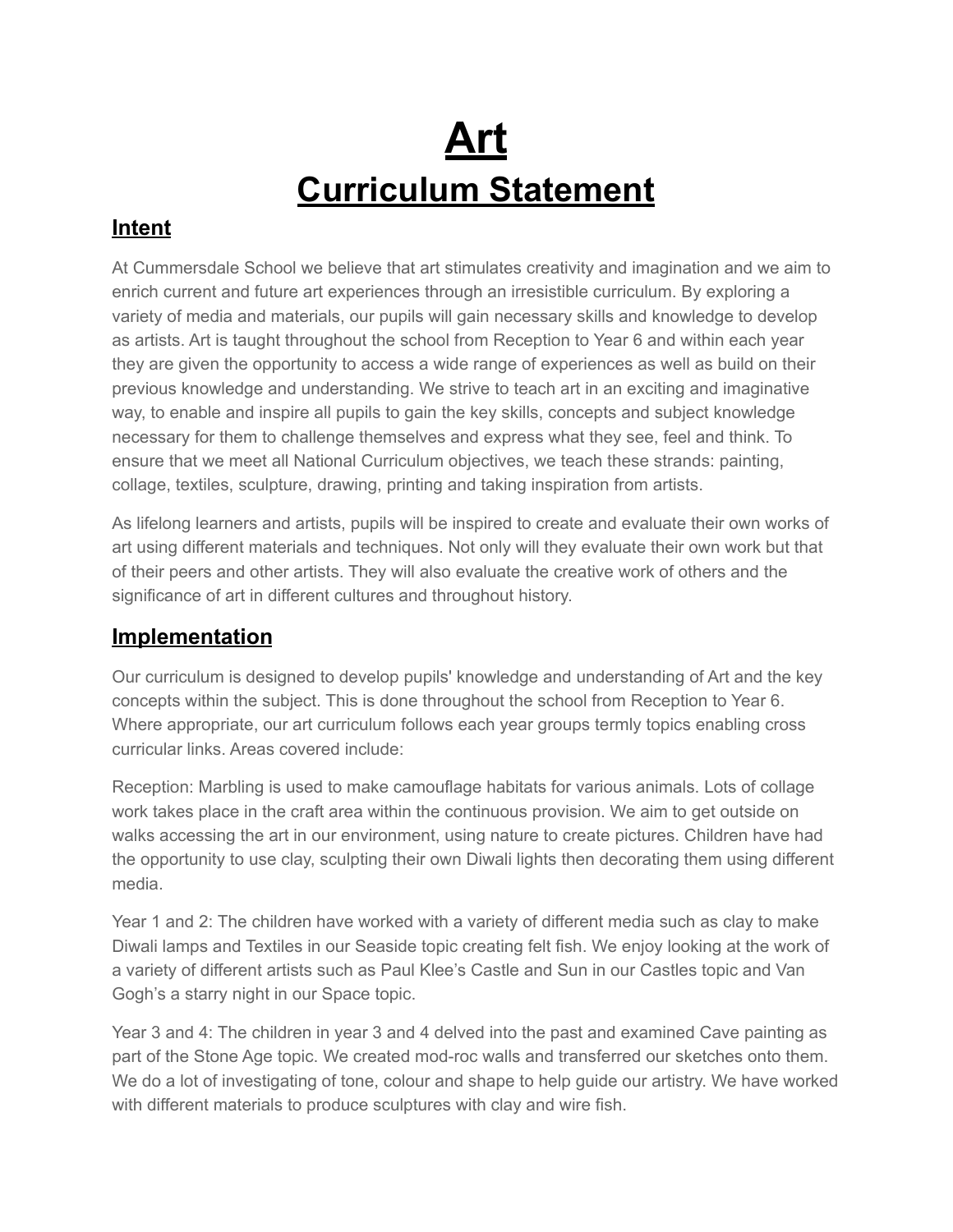Year 5 and 6: The children learn how to draw from observation, create prints and draw from different perspectives. They explore art with a meaning, looking at the works of Pablo Picasso and Käthe Kollwitz and through the mediums of graffiti, drawing, painting and sculpture. The children also build Berlin Wall models using a variety of materials relating to the Tunnel 29 topic.

We use the Kapow Primary Art schemes of work to support our art planning, ensuring the progressions in skill, but we do not use this exclusively and teachers have the autonomy to plan engaging, inspiring and challenging art lessons.

Where possible local artists are invited into school to work with the pupils. This has included a local ceramic artist who came in and worked with the whole school to create tiles depicting our local community. We also take the Art experiences out of the classroom with visits to local and national art galleries. In Year 5 & 6 children have had the opportunity to visit the Walker Art gallery in Liverpool as part of their residential. Visits to Tullie House have also taken place to look at their visiting exhibitions.

The pupils' learning is further enhanced with a whole school Art week. The whole school goes off timetable and has a strong focus on Art. During this week there is collaboration between the year groups ensuring that clear progression of skill is demonstrated and then showcased in a celebration of their work at the end of the week.

All pupils have access to a wide range of good quality art resources. These are updated regularly to support the topics with specific art materials ordered termly including: air-dry clay, modroc, textiles and mark making resources . Not only are physical resources purchased but we also keep updated with digital resources that can be used to support the art curriculum. Showbie is used for children to record their work, adding evaluation and explanations. Purplemash is used to provide online projects for the younger children.

Children with additional needs are included in whole class lessons and teachers support as necessary. Work is adapted where necessary to allow them to access the same work as their peers. This adaptation could be via additional teacher or teaching assistants support. Adaptive technology being used to record evaluations to reduce the need for written work, voice notes can be added to work.

#### **Impact**

Children have an Art evidence book in which work is added to as and when appropriate. This sketch book is passed up the school so that progression of skill can be evidenced. This allows teachers to see their pupils' starting points and their next steps. Children are also able to evidence their work on Showbie, this allows pupils to evaluate and record comments on their work as well as Teachers providing them with verbal or written feedback.

Ongoing assessments take place throughout the year. Teachers use this information to inform future lessons; ensuring children are supported and challenged appropriately. This informal assessment also involves feedback to pupils on their achievements and progress in line with our marking and feedback policy.